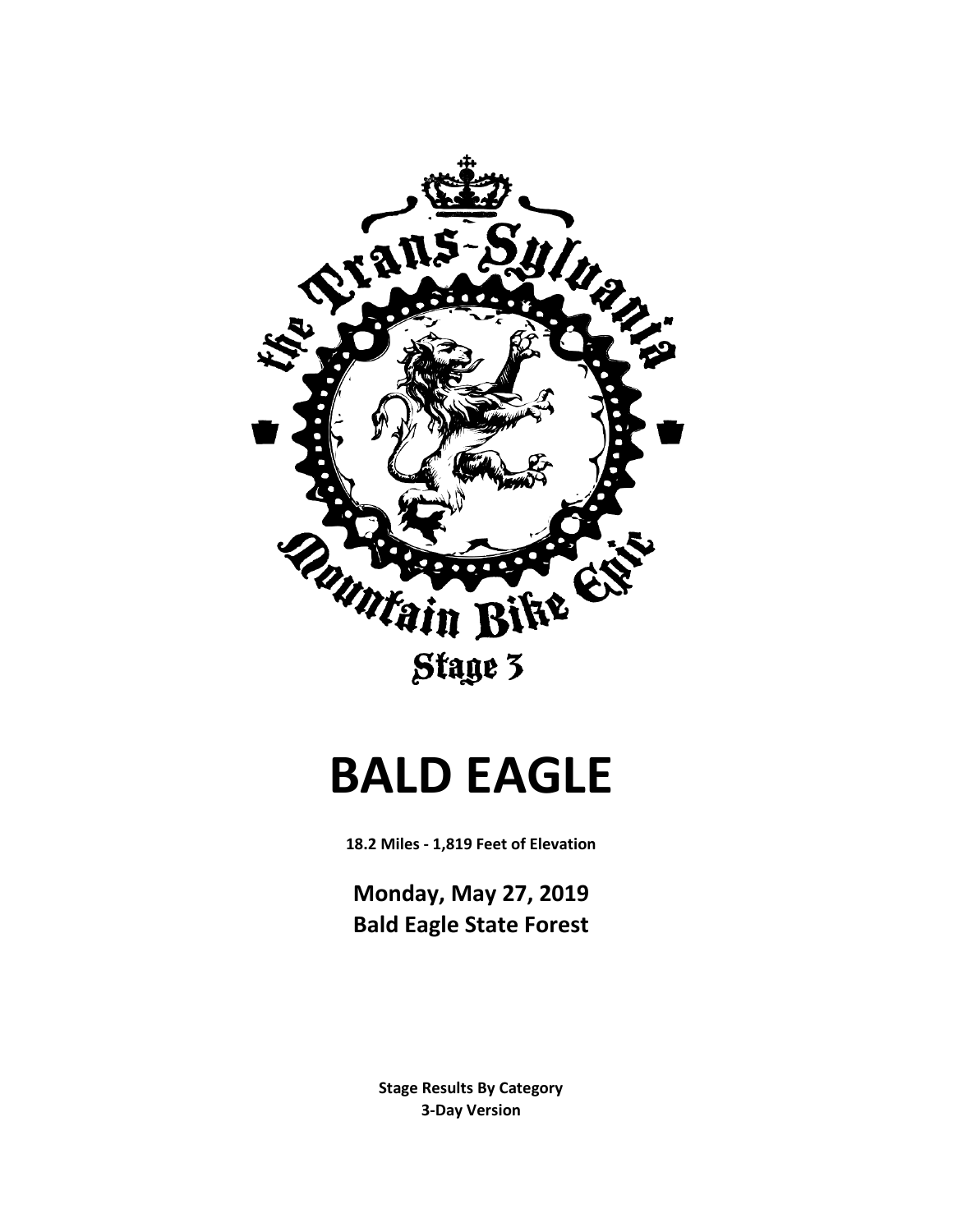# **OPEN MEN**

| <b>RANK</b>    | <b>BIB</b> | <b>NAME</b>                  | <b>TIME</b> | <b>AGE</b>     | <b>CITY, STATE</b>      |
|----------------|------------|------------------------------|-------------|----------------|-------------------------|
| $\mathbf{1}$   | 58         | <b>SCOTT GRAY</b>            | 01:33:22.75 | 44             | N/A                     |
| $\overline{2}$ | 57         | <b>DAN ATKINS</b>            | 01:35:58.45 | $\blacksquare$ | <b>CANTONSVILLE, MD</b> |
| 3              | 302        | <b>PAUL BOKEN</b>            | 01:53:38.17 | 37             | <b>CANADA</b>           |
| 4              | 304        | <b>DAVID VAN SCHIE</b>       | 01:53:39.41 | 37             | <b>CANADA</b>           |
| 5              | 301        | <b>MATT BURKE</b>            | 01:54:22.48 | 33             | <b>SWANSEA, MA</b>      |
| 6              | 307        | <b>PHILLIP LICHTENWALNER</b> | 02:10:19.99 | 32             | <b>MOUNTAINSIDE, NJ</b> |
| 7              | 39         | <b>JOHN MCGURL</b>           | 02:14:16.09 | 37             | <b>DUNMORE, PA</b>      |
| 8              | 305        | <b>JOHN CLAUSEN</b>          | 02:46:15.14 | 28             | PLAINSBORO, NJ          |
| 9              | 303        | <b>GREGORY RUSHTON</b>       | 03:02:26.76 | 33             | <b>CANADA</b>           |
|                | 300        | <b>JARED STRITSMAN</b>       | <b>DNF</b>  | 35             | <b>STEPHENTOWN, NY</b>  |
|                |            |                              |             |                |                         |

# **OPEN WOMEN**

| <b>RANK</b> | BIB | <b>NAME</b>            | TIME        | AGE | <b>CITY, STATE</b>      |
|-------------|-----|------------------------|-------------|-----|-------------------------|
|             | 322 | <b>JESSICA NANKMAN</b> | 02:01:12.42 | 42  | <b>HELLERTOWN. PA</b>   |
|             | 323 | <b>CINDY COPLEY</b>    | 02:16:20.84 | 38  | <b>CLARKS GREEN. PA</b> |
|             | 320 | <b>CHRISTINA ALSOP</b> | 02:29:08.03 | 39  | <b>CANADA</b>           |

### **MEN 40-49**

| <b>RANK</b>    | <b>BIB</b> | <b>NAME</b>          | <b>TIME</b> | <b>AGE</b> | <b>CITY, STATE</b>    |
|----------------|------------|----------------------|-------------|------------|-----------------------|
|                | 343        | <b>IAN ODELL</b>     | 01:43:12.04 | 43         | <b>WORCESTER, MA</b>  |
| $\overline{2}$ | 344        | <b>SEAN FRODYMA</b>  | 01:44:44.27 | 45         | <b>TIVERTON, RI</b>   |
| 3              | 349        | <b>NICK CROSSED</b>  | 01:51:57.37 | 46         | PENFIELD, NY          |
| 4              | 347        | <b>BRIAN CAREY</b>   | 02:03:01.69 | 48         | <b>DOYLESTOWN, PA</b> |
| 5              | 348        | <b>STEVE SCHWARZ</b> | 02:13:30.60 | 44         | <b>SOLEBURY, PA</b>   |
| 6              | 342        | <b>JOSHUA CALVI</b>  | 02:16:15.00 | 40         | <b>WORCESTER, MA</b>  |
| 7              | 341        | <b>MICHAEL JONES</b> | 02:37:13.85 | 47         | <b>BOLIVAR, OH</b>    |